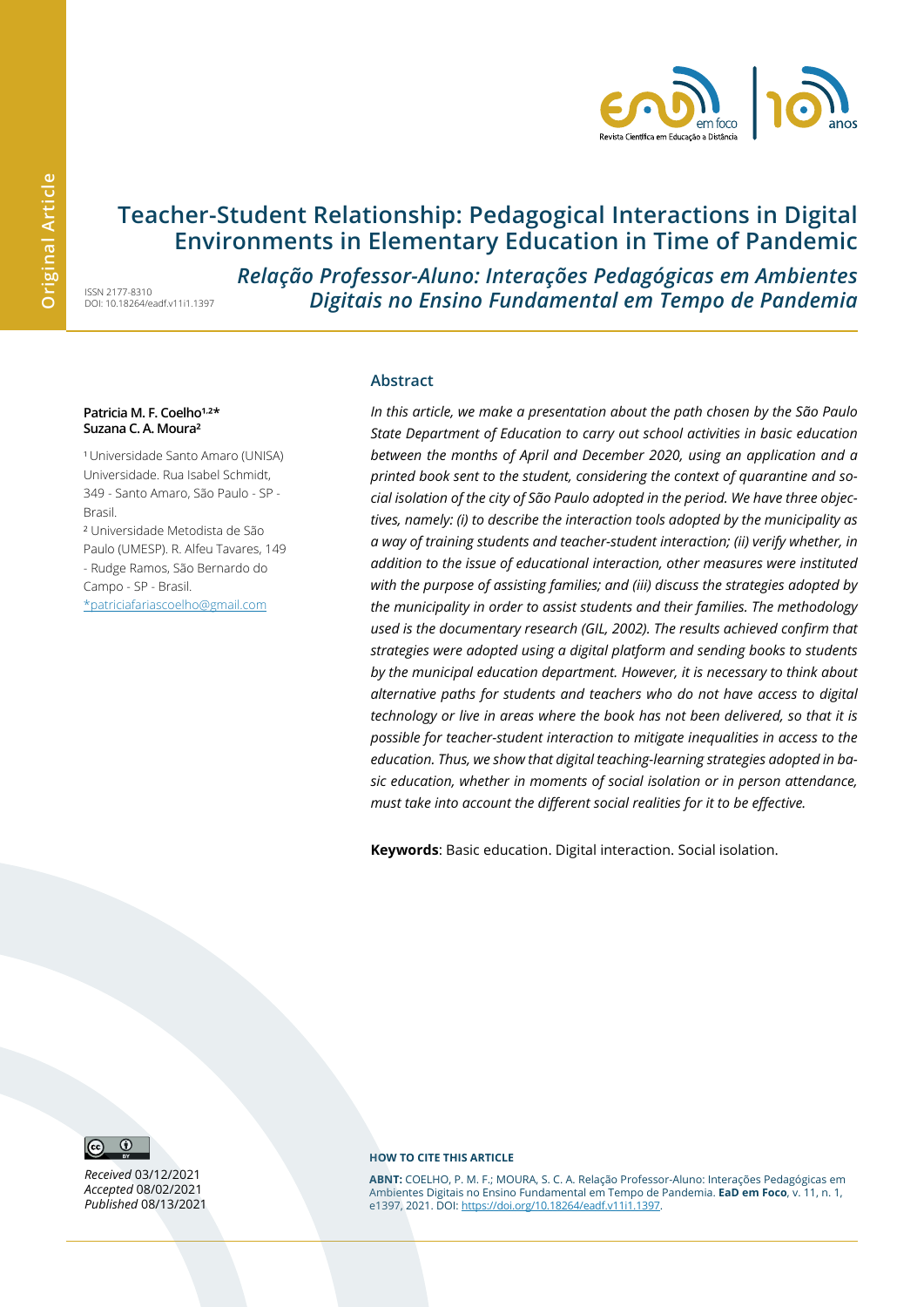### *Relação Professor-Aluno: Interações Pedagógicas em Ambientes Digitais no Ensino Fundamental em Tempo de Pandemia*

### *Resumo*

*Neste artigo1 , faremos uma apresentação sobre o caminho escolhido pela Secretaria de Educação do município de São Paulo para a realização das atividades escolares na educação básica entre os meses de abril e dezembro de 2020, com o uso de aplicativo e livro impresso enviado ao estudante, tendo em vista o contexto de quarentena e isolamento social da cidade de São Paulo adotada no período. Temos três objetivos, a saber: (i) descrever as ferramentas de interação adotadas pelo munícipio como meiode formação dos estudantes e interação professor-aluno; (ii) verificar se, além da questão de interação educacional, outras medidas foram instituídas com a finalidade de atendimento às famílias; e (iii) discutirsobre as estratégias adotadas pelo município a fim de atender aos estudantes e suas famílias. A metodologia utilizada é a pesquisa documental (GIL, 2002). Os resultados alcançados confirmam que foram adotadas estratégias utilizando plataforma digital e envio de livros aos estudantes pela Secretaria Municipal de Educação. No entanto, faz-se necessário pensar em caminhos alternativos para estudantes e docentes que não possuem acesso à tecnologia digital ou residem em áreas onde o livro não foi entregue, para que seja possível a interação entre professor-aluno, de modo a mitigar desigualdades no acesso à educação. Dessa forma, evidenciamos que estratégias digitais de ensino-aprendizagem adotadas na Educação Básica, quer seja em momento de isolamento social ou de atendimento presencial, devem levar em consideração as diferentes realidades sociais para que tenham efetividade.*

*Palavras-chave: Educação básica. Interação digital. Isolamento social.*

## **1.** Introduction

The pandemic caused in 2020 by COVID-19 (SARS-CoV-2) brought social changes around the world. One of them was the reconfiguration in the way of living socially. Each individual had to reduce physical contact with each other, especially those outside the walls of their home, in view of the concern to prevent themselves and not to spread the virus. In this context, care has intensified in spaces with large circulation of people, leading schools to abruptly close their doors, seeking to prevent the rapid spread of the virus.

According to information present at the Ministry of Health<sup>2</sup>, the first case of human contamination occurred in the city of Wuhan (China), in December 2019. Subsequently, the dissemination and transmission started to occur person to person. According to the World Health Organization (WHO), as of January 26, 2021, 99,363,697 cases of infected people and 2,135,959 deaths were recorded worldwide as a result of the diagnosis of COVID-193.

In Brazil, the first confirmed case of the disease by the Ministry of Health occurred in the city of São Paulo, on February 26, 2020. A 61-year-old man, with a history of recent travel to Italy, presented the



<sup>1</sup> Has support from FAPESP for the Research Project, entitled "Teacher Training and Digital Technologies applied to Education". Process No. 2018/07133-0. This article is the result of his research with FAPESP funding.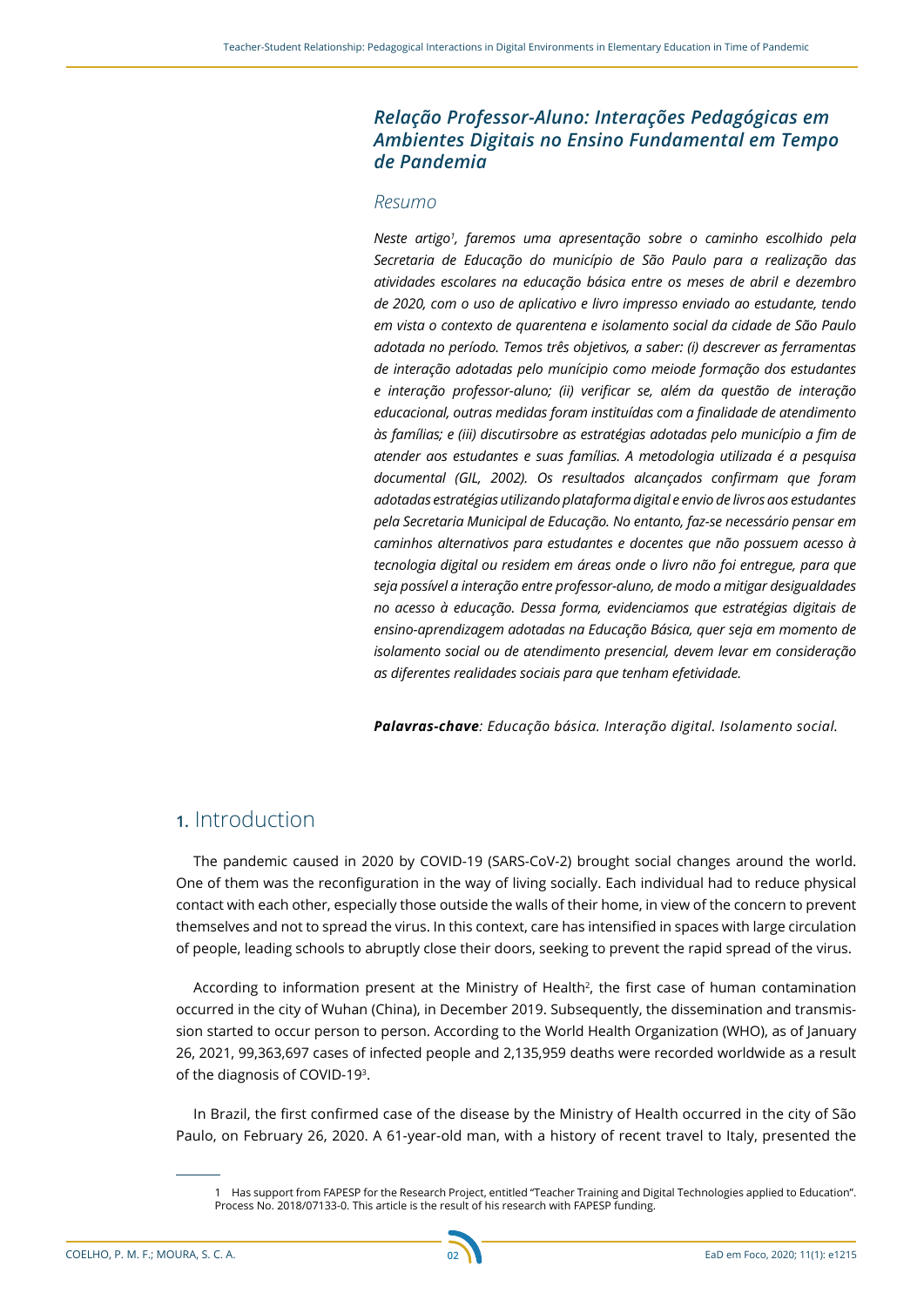first symptoms<sup>4</sup>. The first death by COVID-19 was of a 62-year-old man, also a resident of the city of São Paulo, who had no history of traveling abroad and who, due to the worsening of the disease, died on March 16, 2020<sup>5</sup>.

After this history, the governor of the State of São Paulo, João Doria, instituted, through Decree No. 64,881 of March 22, 2020 (SÃO PAULO, 2020a), a quarantine from March 24, 2020, restricting activities as a measure of reduce virus contamination. In turn, the mayor of the city of São Paulo, from Decree No. 59,298 of March 23, 2020 (SÃO PAULO, 2020b), highlighted the emergency situation in the city and decreed changes in the school calendar of all municipal units, with anticipation of the recess period, scheduled for July, for the period from March 23 to April 9, 2020. In addition, after the recess, the learning process would happen remotely, that is, without in-person classes.

In this context of the emergence of a new highly contagious disease, and the establishment of a quarantine, Basic Education needed to modify its teacher-student pedagogical interaction, starting to use means other than in-person. School activities that took place through human contact had to change their form of interaction. This new reality was called the "new normal".

The term used from the second quarter of the year 2020 can be defined, according to Schirato (2020), as "[...] the proposal of a new standard that can guarantee our survival". In view of the above, and the impossibility of face-to-face interaction in order to avoid contact with people who might be infected, new ways of teaching and interacting had to be developed.

After the closing of the school units on March 23, 2020, classes began to take place remotely, through a virtual platform, from the end date of the early recess of April 9, 2020.

The city hall of São Paulo made available to students and teachers in its network the Google Sala de Aula platform, for launching activities, conducting non-presential classes and interaction between teacher and student. In addition, two versions of the book entitled "Learning Trails" were sent to students in Kindergarten, Elementary and High School, and EJA (youth and adult education).

This article seeks to present the measures applied in the city of São Paulo during the quarantine period in elementary school units, pointing out the strategies adopted as well as other measures to assist families and students beyond the educational issue, such as providing assistance for student feeding.

This work aims to present the trajectory of the city of São Paulo to implement remote teaching and measures for teacher-student interaction, from March to December 2020.

# **2.** Paths to learning

With the contamination of humans by Coronavirus in the city of São Paulo, after the first death in the city and the subsequent establishment of the State of Emergency and quarantine in the city, the Municipal Department of Education decided to change the school calendar and later suspend in-person activities, as stated:

> The school recess that takes place annually in July was brought forward in 2020. In this way, all school units of the Municipal Education Network had service suspended from March 23 to April 9, 2020, for which there will be no need to replacement. The learning process as of 04/13/2020 and for as long as the suspension period of in-person classes lasts, it will be done through printed material that is being delivered by mail to the students' homes (and, in addition, in a virtual environment) (SME-SP, 2020).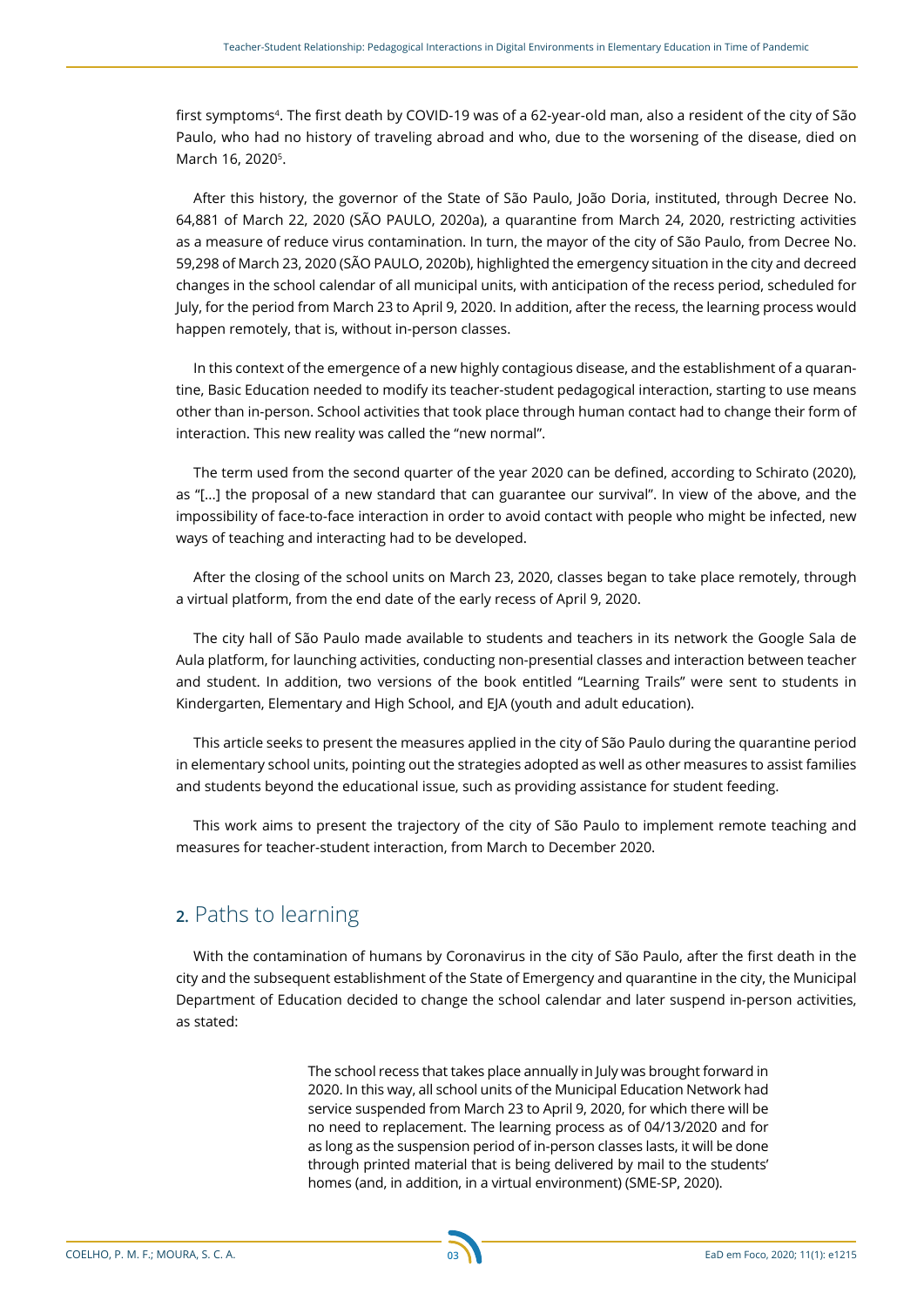The measure adopted by the municipality so that the teaching-learning process was not interrupted during this period was the preparation and distribution of teaching material for students, sent by mail to their families. In order to send the books, the residential data must necessarily be updated by your family, through a website for this purpose or by request from the school secretary, and only 15% of the families updated this information. possible delivery of the book, due to non-compliance with this requirement or, even with the update, there was an unsuccessful attempt by the post office, the student's family should pick up the material at the school office, from 10 am to 4 pm.

In addition to supplying the book entitled "Learning Trails", with volume 1 delivered in April/2020 and volume 2 in August/2020, the city of São Paulo provided teachers and students with access to the Google Sala platform Classroom for posting activities and interaction using the Meet system of the same platform.

There was then a virtualization of classes with synchronous (by Google Meet) and asynchronous (homework with the use of textbook) meetings, at the time of the pandemic, with the use of printed material and digital technologies for classes, meetings, clarifications, communication, posting of activities and other pedagogical practices. What effectively changed in this context was the use of digital technologies by teachers and students so that interaction was possible.

However, as stated by Formosinho, Machado and Mesquita (2015, apud Marques, 2020):

The emerging changes that occurred in the teaching process in the current context of the pandemic caused by the new coronavirus led to the adoption of methodologies, until then, not adopted by many teachers in their teaching environments. What made the need for innovation arise in the act of teaching, seeking innovative alternatives to bring knowledge to their students, with the aim, above all, of providing autonomy to students in their learning process (FORMOSINHO; MACHADO;MESQUITA, 2015, *apud* MARQUES, 2020, p. 33).

Platforms were made available to carry out teaching-learning activities, however, there was not enough time to train teachers and students. Nor were the necessary work tools for this new configuration offered to professors and students who did not have access to the necessary technologies.

This is a new moment in elementary school education, not only regionally, but as a possibility of virtualization in education:

> [...] a configuration of the teaching-learning process called Remote Education has been emerging, that is, pedagogical practices mediated by digital platforms, such as applications with content, tasks, notifications and/or synchronous and asynchronous platforms such as Teams (Microsoft), Google Class, Google Meet [...] (ALVES, 2020, p. 352).

Therefore, we have the remote learning modality, which occurs differently from distance education. In the first case, implemented in municipal schools of basic education in São Paulo, education is mediated by digital platforms, seeking a path for training and interaction to take place.

With social distancing and activities being placed on digital platforms, there is sometimes the idea that teaching has become distance learning. However, they are different teaching modalities that are not only configured by physical contact or not. CNE Opinion No. 05/2020, which deals with the reorganization of the school calendar and the use of non-face-to-face activities to comply with the workload, points out that: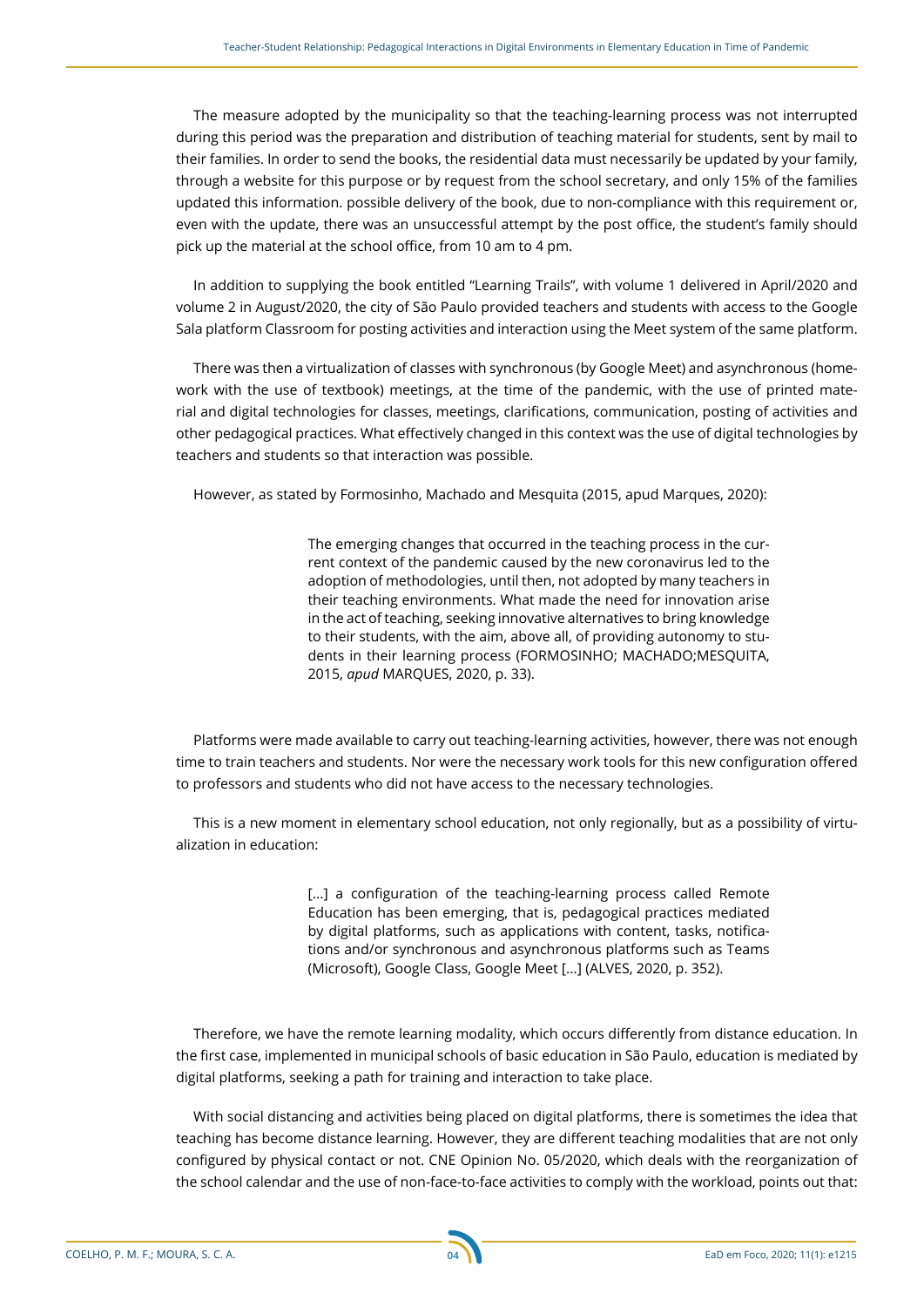[...] in order to guarantee essential school care, it is proposed, exceptionally, the adoption of non-face-to-face pedagogical activities to be developed with students while sanitary restrictions persist for the full presence of students in school environments. These activities may or may not be mediated by digital information and communication technologies, especially when the use of these technologies is not possible (BRASIL, 2020).

This new form of teaching is different from the Distance Education (DE) modality, in which the entire training process and the material to be used, such as video classes and educational processes, are designed and developed for this purpose, and teachers and students already know, in advance, the rules and how the classes will take place.

The legislation, through Decree n. 9,057/2017, conceptualizes Distance Education in its 1st article:

For the purposes of this Decree, Distance Education is considered the educational modality in which didactic-pedagogical mediation in teaching and learning processes occurs with the use of information and communication means and technologies, with qualified personnel, with access policies, with compatible monitoring and evaluation, among others, and develop educational activities by students and education professionals who are in different places and times (BRASIL, 2017).

We then have the definition of what distance education is and how it takes place in Brazil, which is different from what is currently happening with forced virtualization in the pandemic, because, in an atypical situation, any face-to-face interaction between teacher and student was impossible , being necessary the creation of non-face-to-face activities to prevent the school bond from being lost and, as a consequence, to increase dropout.

It is worth mentioning that, with remote learning, some groups suffered more exclusion than others, in addition to the lack of technological resources or difficulty in accessing:

> [...] we cannot forget to highlight their exclusion once again, that is, people who have any type of disability [...], they have various difficulties that can compromise their learning many times in face-to-face dynamics, imagine in remote activities (ALVES, 2020, p. 359).

Students who have a disability should be considered. All students should be thinking about this new teaching concept. The materials to be made available should provide for this situation.

> The reflection on educational practice, therefore, must consider the situation of students in racial/social vulnerability, and seek measures based on the principle of accessibility, the joint participation of the community and education professionals, in accordance with human rights. The current state of emergency cannot mean reinforcing the necro liberal logic, which requires sacrifices from some so that others can enjoy the material and symbolic benefits provided to hegemonic groups (REIS, 2020, p. 4).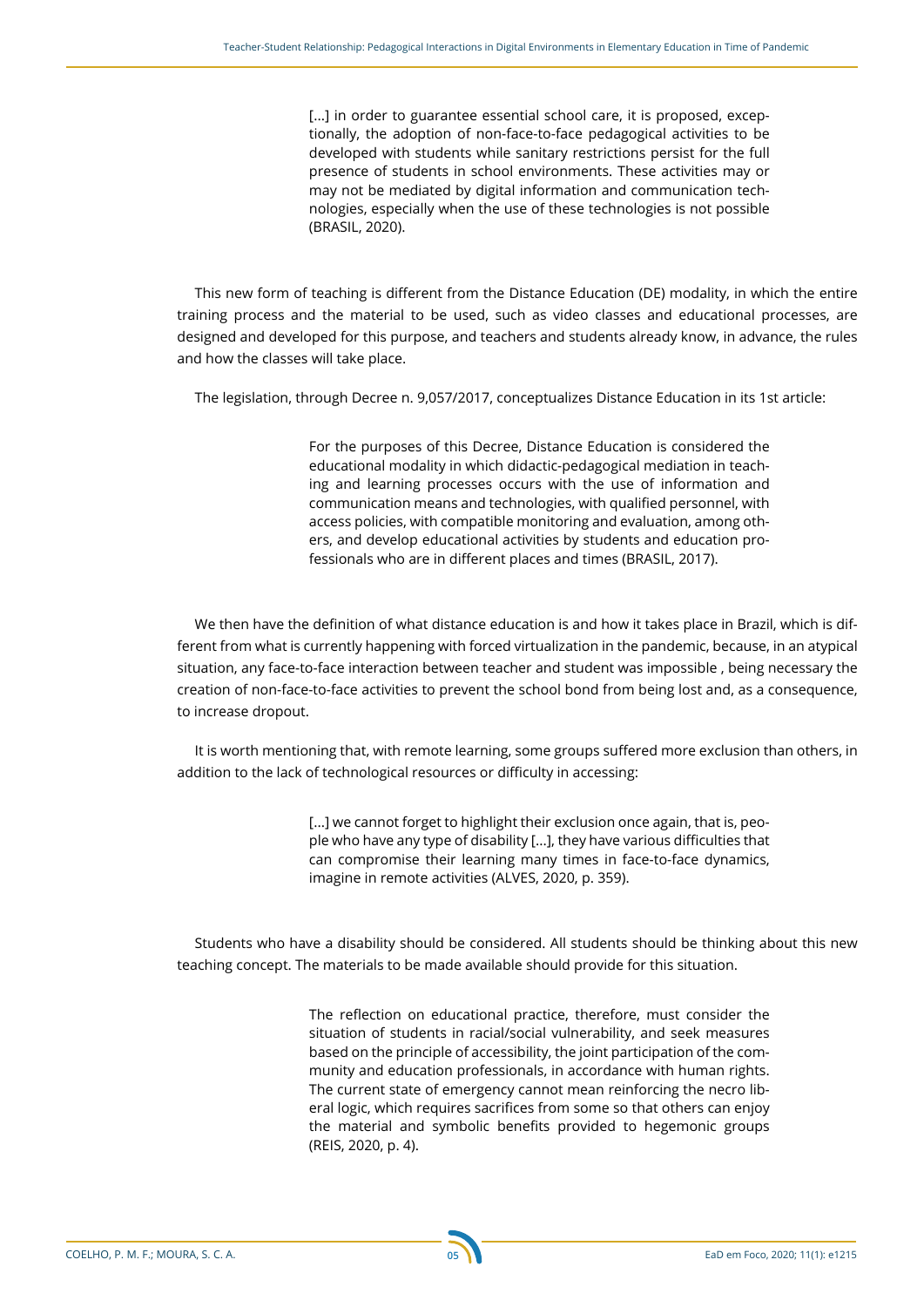In this topic, we were able to identify how the Municipal Education Secretariat of São Paulo – SME/SP acted in order to guarantee the right to education of elementary school students in 2020: with social isolation, with the supply of books and use of digital platforms as a form of pedagogical interaction between teacher and student.

It was also possible to note that inequalities were evidenced at this time of pandemic, as access to technology and books did not occur in the same way, as we still have students with specific needs who would need specialized care.

In addition to these observations, another question to be answered refers to the other services provided by the school, such as student meals. How did the other services provided by the school unit come to be offered during this period?

### **2.1** The student does not live by knowledge alone

School plays more than one role in society's life. It is a place of knowledge, training, social interaction, food, care, attention to the rights of children and adolescents, where childhood and adolescence are experienced, the diversity of training, among others.

> The public school can present several contradictions. We live with school failure, dropout and several other phenomena that expose our weaknesses, yet this is sometimes the only public space that assists this population (SANCHES; PARDIM, 2020, p. 242).

Sometimes, the student understands the school space as a safe haven, a place where there is a real possibility to explore limits and establish contacts. There is a well-established routine in each school unit, regardless of its physical structure, with times, place for each activity, procedures, guidelines, space for listening and teacher observation.

The provision of food for basic education students is dealt with by Law No. 11,947, of June 16, 2009, and, in its article 3, it states that: "School food is a right for public basic education students and a duty of the State and will be promoted and encouraged with a view to complying with the guidelines established in this Law" (BRASIL, 2009).

On April 7, 2020, the Federal Government published Law No. 13,987, which exceptionally authorizes the distribution of foodstuffs to parents and guardians during periods of social distance and remote school activities.

With the pandemic, quarantine, social isolation and suspension of classes, actions related to the school did not happen in the same way. Aiming to address the issue of feeding children in elementary school, the city of São Paulo sent food baskets to families registered with "Bolsa Família" program, and the "Cartão Merenda" (program card for snacks) was also created and provided, with distribution beginning in April/2020. In late July, the city government extended access to the Merenda Card to all families, after suffering numerous criticisms and legal challenges.<sup>2</sup>

> The City Hall of São Paulo announced an emergency program, which will serve approximately 1/3 of the students in the Network, and consists of distributing a card with a balance for the purchase of foodstuffs



<sup>2</sup> Available at: https://g1.globo.com/sp/sao-paulo/noticia/2020/08/04/pais-de-alunos-da-rede-municipal-de-sp-relatam-problemas-com-cadastro-para-receber-vale-alimentacao.ghtml. Access in: 4 ago. 2020.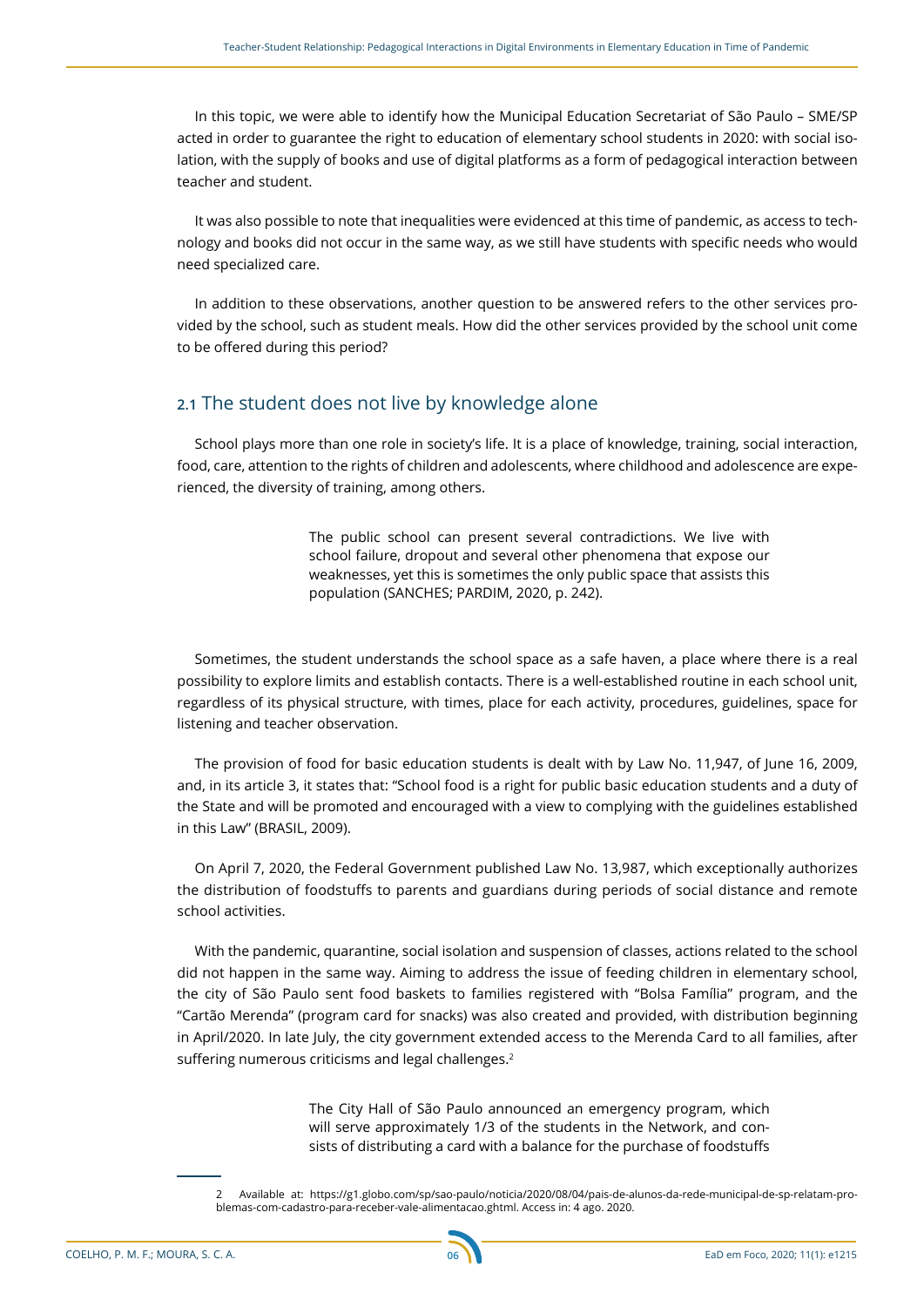to compensate for the absence of a school lunch offer. In addition to the fact that the value is negligible for the purpose for which it is intended, we have the difficulties of making these cards reach these families, since many do not have the practice of constantly updating addresses to the school, others live in places where the correspondence cannot reach, in addition to those that are in such complex situations of vulnerability that they cannot access the records of social programs. For these families, child labor is already very latent, at this time of pandemic and lack of a more effective policy to serve this segment in socioeconomic terms, we fear that the insertion of boys and girls into work is the only alternative for subsistence for such families. After all, who are these children and teenagers with? (SANCHES; PARDIM, 2020, p. 241).

The monthly amount allocated to each student is different, as it is related to the school stage in which they are inserted (Chart 1). Families with more than one child in the Network will receive the benefit on an accumulated basis, and as disclosed by the Municipal Department of Education, the benefit will continue as long as the Coronavirus pandemic established by Decree No. 59.283/2020 is faced.

| School stage                                   | Amount     |
|------------------------------------------------|------------|
| Early Childhood Education Center               | R\$ 101,00 |
| Municipal school of early childhood education  | R\$ 63,00  |
| Municipal elementary school and/or high school | R\$ 55,00  |

**Source**: Prepared by the authors from SME-SP (2019).

The value in Chart 1 shows what was made available to families in 2020. It should be clarified that during the period of social isolation there was no ready-made food supply in schools in the city of São Paulo.

When the course is offered in person, food is offered to basic education students in the school cafeteria. The cost in 2019 per meal served daily to students, including snack, meal and dessert for elementary school, considering five hours of the student present at school, is shown in Chart 2.

| Chart 2: EMEF food values - São Paulo - 2018/2019 - Per day per student |  |
|-------------------------------------------------------------------------|--|
|-------------------------------------------------------------------------|--|

|                | <b>Snack</b> | Meal     | <b>Dessert</b> | Total    |
|----------------|--------------|----------|----------------|----------|
| MINIMUM AMOUNT | R\$ 2,06     | R\$ 1.77 | R\$ 0.32       | R\$ 4,15 |
| MAXIMUM AMOUNT | R\$ 2,57     | R\$ 2,72 | R\$ 0,81       | R\$ 6,10 |

**Source**: Prepared by the authors from SME-SP (2019).

This cost is considered from an outsourced management for school meals, in which a company is selected after a bidding process for the preparation and distribution of school meals. Each educational board has a company responsible for this activity, and the price variation occurs for this reason. The school board with the highest cost per meal is Capela do Socorro (R\$ 6.10), and the one with the lowest cost is Guaianazes (R\$ 4.59).

Therefore, the average monthly cost per student in the period of April/2018 and March/2019 was BRL 117.59 per month, and this amount is equivalent to more than double the amount sent to families through the lunch card, in the year 2020, due to the closing of schools.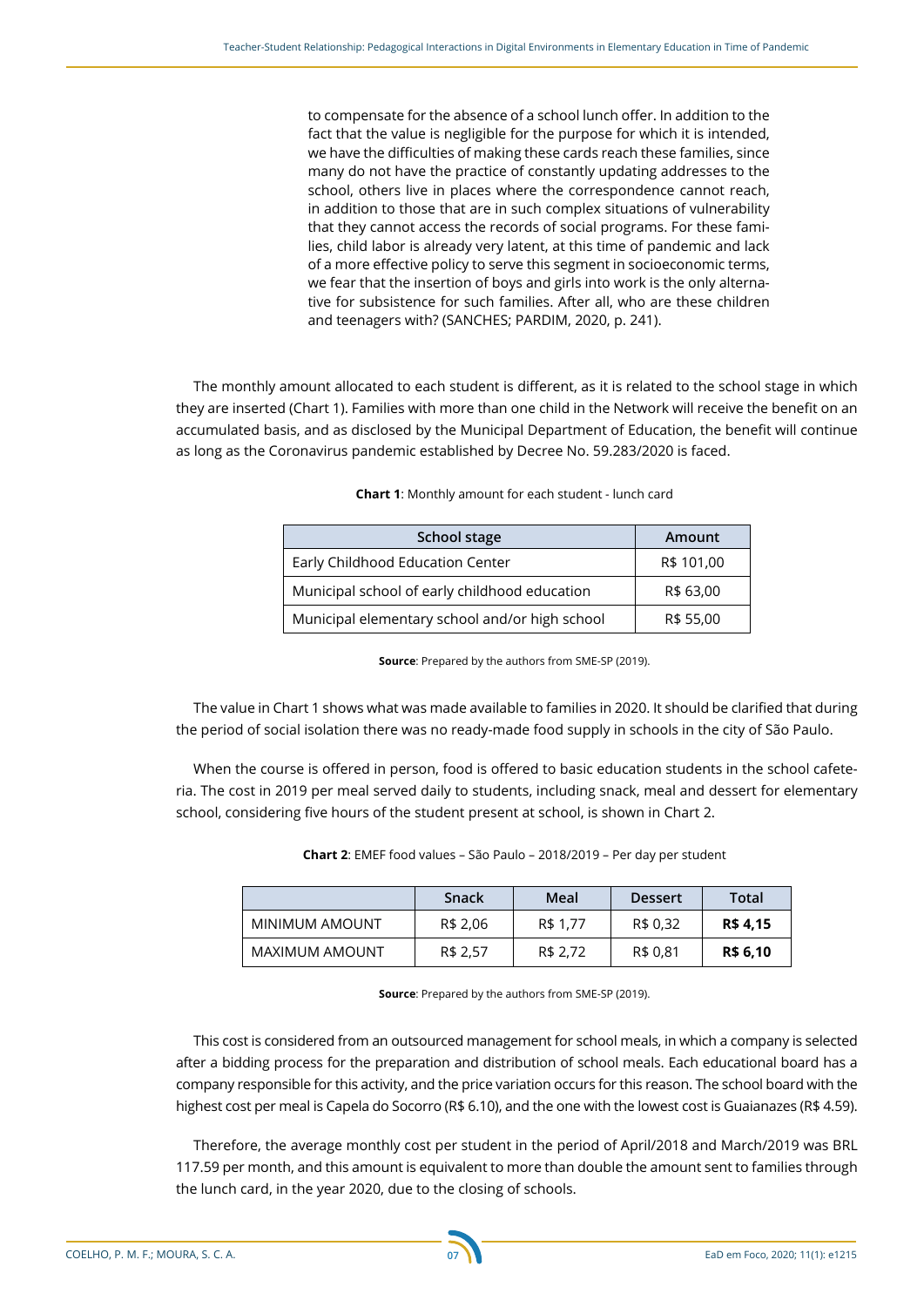In addition to the reduction in the cost of school meals by the municipality, there were other reductions, such as: school transport, school supplies, water, electricity, various supplements used in everyday school life, etc.

It is noteworthy that the teachers in the city of São Paulo did not receive any allowance related to the use of instruments and electronic equipment to carry out school interactions.

So far, it was possible to note which instruments were used for school interaction, with the use of printed books and digital platforms. Subsequently, we verified other actions carried out by the São Paulo Municipal Department of Education, such as the provision of lunch cards to families, in an attempt to fill this gap by the public authorities during the pandemic period.

However, it is important to know how many students we are talking about when we refer to elementary education in the city of São Paulo. These data will be exposed below.

### **2.2** Student data from elementary school

Elementary education is part of basic and compulsory education in Brazil; it is the longest educational stage in this formative period (basic education consists of elementary and high school with a total duration of twelve years), consisting of nine years of study, which are called grades according to Law No. 9,394, of 20th of December, 1996, which provides the Guidelines and Foundations of Education.

The city of São Paulo, in 2020, had the following distribution of students in its education network (Chart 3):

| Level of education    | march/2020 | june/2020 | september/2020 | december/2020 |
|-----------------------|------------|-----------|----------------|---------------|
| Ensino fundamental I  | 222.854    | 222.667   | 222.947        | 222.835       |
| Ensino fundamental II | 195.910    | 194.893   | 194.625        | 194.428       |
| Total                 | 418.764    | 417.560   | 417.572        | 417.263       |

#### **Chart 3**: Enrollments in the city of São Paulo - elementary school - 2020

**Source**: Prepared by the authors from SME-SP (2019).

Chart 3 shows the number of students enrolled in the São Paulo city network in elementary school. The numbers already include elementary school students I and II.

It is possible to notice a reduction in enrollments in the second quarter in relation to the data in the first quarter, when schools were closed and remote teaching was introduced. There was a reduction of 1,204 students in that time span.

We still see a small increase compared to data for the quarters ended in June and September. And finally, a drop in data for the last school month. Thus, in 2020 there was a reduction in the number of initial (March) and final (December) enrollments of 1,501 students. Compared to the previous year, which had a total of students enrolled in March of 423,636, and in December with 417,263, there was a decrease of 6,373 students throughout the year, resulting in a fall four times greater than that observed in 2020.

At the moment, it is not possible to say what happened to the students, whether they dropped out, moved to another city or transferred to a private school. There are numerous possibilities for variations to occur in the throughout the school year. It is about lives in the school environment and, therefore, changes occur.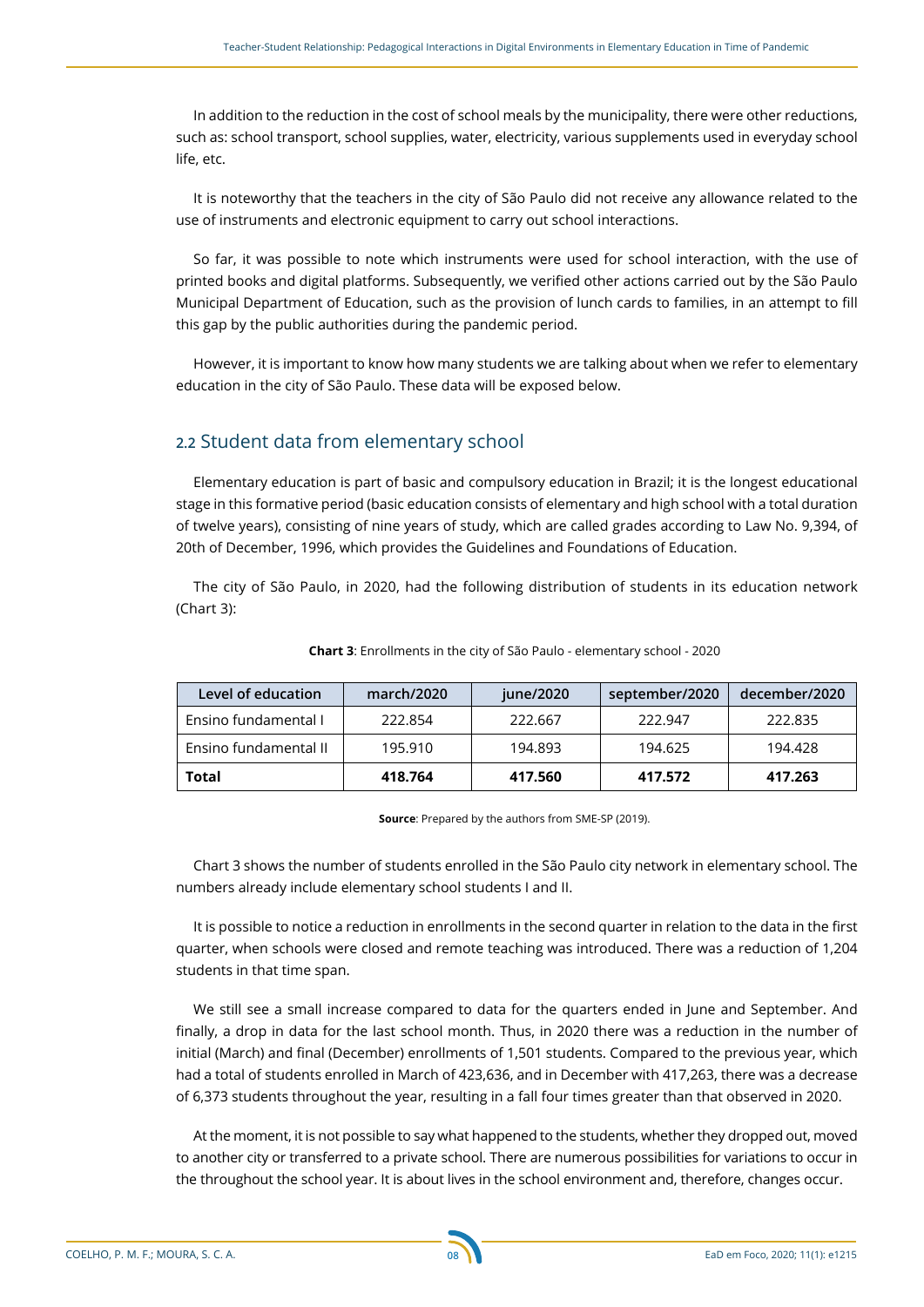The Open Data portal of the city of São Paulo<sup>3</sup> has little cataloged and updated information. Data for the year 2020 are only those that deal with enrollments and demands in the Municipal Education Network. The other information made available is based on IDEB, and the last available report is for the year 2015.

We seek to verify the changes that have taken place in education, more precisely, in elementary education in the city of São Paulo, which strategies were used, which services were provided and how, as well as for how many students.

The information presented here makes up the path with the purpose of achieving the objectives present in the preparation of this article and answering the motivating question for the development of this research, which was to investigate the instruments, tools and technologies used by teachers and students in the year 2020 , school period in which remote learning was introduced without training or prior notice, due to a pandemic that surprised everyone and changed the way of life, albeit perhaps temporarily, of millions of people around the world.

# **3.** Conclusions

The Covid-19 pandemic brought several socio-spatial changes, whether in the flow of mobility in the city, in the forms of relationships between people, in consumption, in their profession of faith, at work and at school. Everyone's routine has changed substantially. The uncertainties became more evident, as well as the inequalities between different characters.

In education it was no different. Without prior training, notice or training, teachers and students had to reinvent themselves. Learn to use new work tools, each according to its possibilities. As it was possible to see in this article, there are professors and students without access or knowledge to use digital tools.

Teachers and students had no prior training related to the technologies that were used in the period. Few educational institutions work with the use of digital technologies, although these are recommended in school curricula. And at that moment, such a situation was evident. The student had precariously used these platforms to carry out some school activity, or a complementary subject, and, without much knowledge, they had to adapt to this new model.

At the moment, it is not possible to assess the impact of such an abrupt change in the teaching-learning process. However, it is already possible to state that remote work will also have an educational bias. The term at hand is remote teaching. With the passage of time and the distance from the analyzed period, considering that we are still involved in events that, for the time being, are not expected to end, we can then bring another look at what happened and the measures taken by the government for the training to occur somehow.

Research and discussions on the current situation must be carried out in order to obtain a diversity of works that may be able to draw an overview of the "new normal" for students and teachers, while the situation is present. Having different perspectives on the time of events will enrich knowledge on the subject.

Therefore, given the data exposed, it is necessary that the public authorities, through their secretariats and education boards, teachers, school administrations, parents and students, educational scientists (re) think and (re)discuss education. School education must promote autonomy and provide possible paths for all, not equally, but in order to meet the specificities of each group that make up the school, so that the right to education, as established in the Federal Constitution, occurs effectively without distinction among those involved.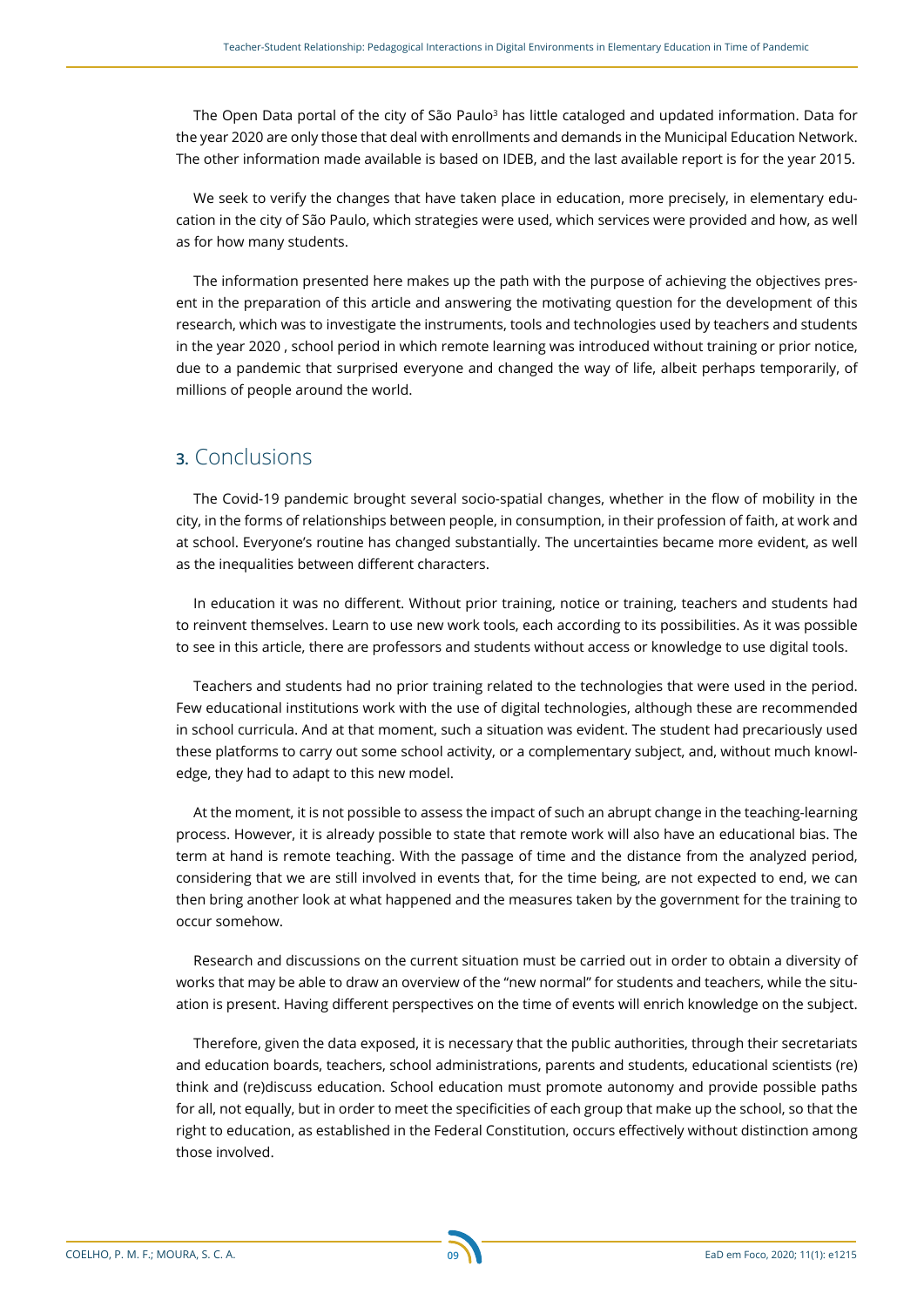## Financing

Author1. The present work was carried out with the help of FAPESP to the Research Project, entitled "Teacher Training and Digital Technologies applied to Education". Process No. 2018/07133-0.

Author2. This work was carried out with the support of the Coordination for the Improvement of Higher Education Personnel – Brazil (CAPES) – Financing Code 001.

# References

- ALVES, L. Educação remota: entre a ilusão e a realidade. **Interfaces científicas Educação**,v. 8,n. 3, 2020. Available at: <https://periodicos.set.edu.br/index.php/educacao/article/view/9251>. Access in: 10 jan. 2021.
- BRASIL. **Lei nº 9.394, de 20 de dezembro de 1996**. Dispõe sobre as diretrizes e bases da educação nacional. Available at: http://www.planalto.gov.br/ccivil\_03/leis/L9394compilado.htm . Access in: 17 jan. 2021.
- BRASIL.**Lei nº 11.947, de 16 de junho de 2009**. Dispõe sobre o atendimento da alimentação escolar e do Programa Dinheiro Direto na Escola aos alunos da educação básica. Available at: http://www.planalto. gov.br/ccivil\_03/\_Ato2007-2010/2009/Lei/L11947.htm . Access in: 17 jan. 2021.
- BRASIL. Ministério da Educação. **Decreto 9.057, de 25 de maio de 2017**. Available at: [www.planalto.gov.](http://www.planalto.gov.br/ccivil_03/_ato2015-2018/2017/decreto/D9057.htm) [br/ccivil\\_03/\\_ato2015-2018/2017/decreto/D9057.htm](http://www.planalto.gov.br/ccivil_03/_ato2015-2018/2017/decreto/D9057.htm). Access in: 16 jan. 2021.
- BRASIL. Conselho Nacional de Educação CNE. **Parecer CNE CPN 5/2020.** Publicadoem 4 mai. 2020 e homologado em 1 jun. 2020. Disponívelem:[https://www.semesp.org.br/wp-content/uploads/2020/05/](https://www.semesp.org.br/wp-content/uploads/2020/05/Parecer-CNE-CP_5_2020-1.pdf-HOMOLOGADO.pdf) [Parecer-CNE-CP\\_5\\_2020-1.pdf-HOMOLOGADO.pdf.](https://www.semesp.org.br/wp-content/uploads/2020/05/Parecer-CNE-CP_5_2020-1.pdf-HOMOLOGADO.pdf) Access in: 16 jan. 2021.
- CASTRO, E. A.; QUEIROZ, E. R. de. Educação a distância e ensino remoto:distinções necessárias. **Revista Nova Paideia- Revista Interdisciplinar em Educação e Pesquisa**, v. 2, n. 3, p. 3-17, 14 set. 2020. Available at: ojs.novapaideia.org/index.php/RIEP/article/view/40/31. Access in: 16 jan. 2021.
- COSTA, M. R. M.; COELHO, P. M. F.; TAVARES, Sergio M. N. Potencialidades educacionais do Wattpad: problematizando o conceito de cronotopo.**Práxis educativa**. Ponta Grossa, v. 15, e2013247, p. 1-21, 2020. Available at: https://revistas2.uepg.br/index.php/praxiseducativa/article/view/13217/209209211450. Access in: 8 jan. 2021.
- GIL, A. C. **Como elaborar projetos de pesquisa**. 4. ed. São Paulo: Atlas, 2002.
- MARQUES, R. **A ressignificação da educação e o processo de ensino-aprendizagem no contexto de pandemia da COVID-19**. BOCA. Boa Vista, v. 3, n. 7, 2020. Available at: https://revista.ufrr.br/boca/ article/view/Marques. Access in: 8 jan. 2021.
- REIS, D. dos S..Coronavírus e desigualdades educacionais: reposicionando o debate.**Olhar de Professor**. Ponta Grossa,v. 23, p. 1-5,2020. Available at: [http://www4.fe.usp.br/wp-content/uploads/coronavi](http://www4.fe.usp.br/wp-content/uploads/coronavirus-e-desigualdades-educacionais-diego-reis.pdf)[rus-e-desigualdades-educacionais-diego-reis.pdf](http://www4.fe.usp.br/wp-content/uploads/coronavirus-e-desigualdades-educacionais-diego-reis.pdf). Access in: 8 jan. 2021.
- SANCHES, E. M. B. C. C.; PARDIM, Renata Pereira. Fechamento das escolas; entre a necessidade do isolamento social e a essencialidade do serviço educacional – como ficam as crianças?p. 239-244. *In*: LIBERALI, Fernanda Coelho et al. (orgs).**Educação em tempos de pandemia**:brincando com um mundo possível. Campinas: Pontes Editores, 2020.
- SÃO PAULO. **Decreto nº 64.881, de 22 de março de 2020**. 2020a. Available at: https://www.saopaulo. sp.gov.br/wp-content/uploads/2020/03/decreto-quarentena.pdf. Access in: 8 jan. 2021.